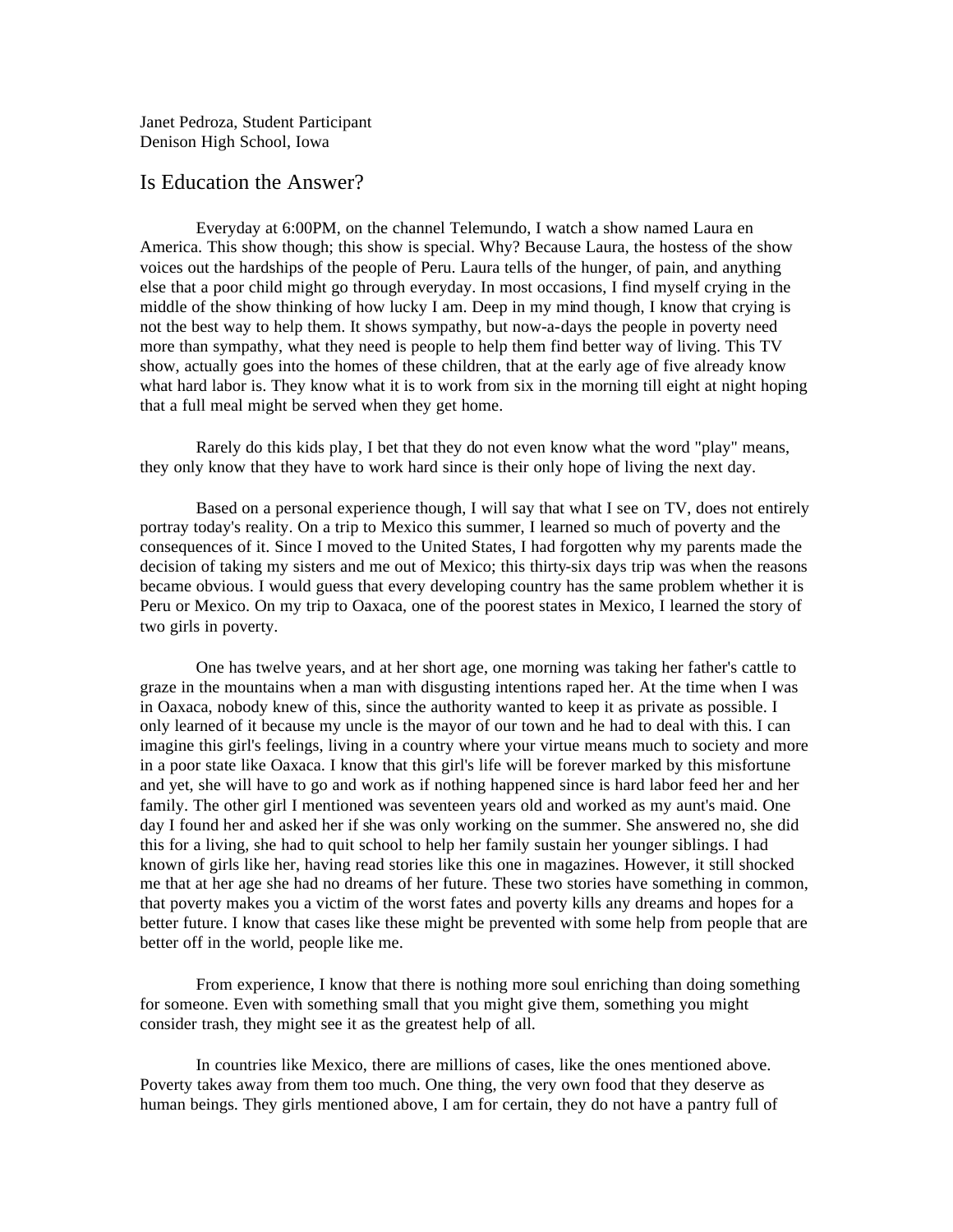healthy food ready to be eaten. They work everyday for a day's meal. Is like the whole Cinderella story: If you do not work hard you are left without a meal.

As the economy decreases in Mexico, there are fewer jobs available, that means that even the best paying job a worker can get will not prevent him from suffering some kind of necessity. To describe the needs of a low-income family in Mexico, I would start by saying that they lack the economy to buy certain products that are healthier for the family. In this case, the mother chooses the low priced food even though it lacks the needed nutrients. This poor diet will eventually cause some kind of harm in a child's body, that according to Dr. J. Larry Brown , director of the Center on Hunger and Poverty at Brandeis University, the under nutrition produces cognitive impairments in children, impairments that can last up to a lifetime. Sometimes though, there is a different need. A father's figure that leaves his family behind to immigrate to a better country, in most cases the United States. Leaving the family behind to work their way out of poverty.

To completely solve these problems there are several actions we need to take. First, we would have to find a solution to hunger and malnourishment. Unfortunately, in developing countries, the people who are more likely to suffer from malnourishment are women and children. The children of countries like Mexico are at a disadvantage. They lack the strength to work in jobs where adults are better off and these children have less knowledge of how to perform the tasks in a job. An example, is the street children that have to work long hours for a wage of 20 pesos or less, an equivalent to 2 dollars a day. With this salary, the three meals that every child in the world is entitled to cannot be provided. Even if they have a family, children are still at a disadvantage since a typical low-income family in Mexico has an average of 4 children. This means that the less fortunate would be the eldest since he or she will have to give up a portion of his or her meals to feed the younger one.

I have been to a city, it is glamorous and exciting. However, I have also been to the parts where a city is dark and its odors are horrible. This part of the city is where the poor live. I have seen the horrible conditions in which they live and trust me, this fact takes the glamour out of any city. I have seen the amount of trash that accumulates in the streets and yet nobody does something. We can teach the poor how to clean their part of the city. This would behoove them since this would mean fresher air, cleaner water, and why not, a thought that everything can be better. I know that if we can get people to get excited in volunteering, we can make a difference. The children will know that education can help them get a better chance on progressing in life, and that there are better ways of searching for food than searching through the dumpsters. To tell the truth, this is where some of the poor people in the cities get their daily bread from. We know that there are many diseases in theses dumpsters but the poor do not know it and if they do, they cannot do anything since they lack the economy to buy food and the only way to get food is by going through the garbage. People who volunteer to help the poor read and write can increase the poor people's knowledge that this is unhealthy and that they are taking many risks.

We have so many other needs that would fill out this paper but we are not looking for needs but for ways of helping the children to have a better view of the world. These children need adequate education to increase their knowledge of healthy and nourishing foods. We need to educate their mothers and tell them what kinds of foods are healthier for their children. We do not need to give them money, food, or medicine, which would be far better to do, but I know that we cannot since, poverty is far stronger that will. What we can do, however, is teach them to work and to educate them for better ways of living. People in poverty are in a disadvantage of not having clean water or healthy food but we can give them free education. With the help of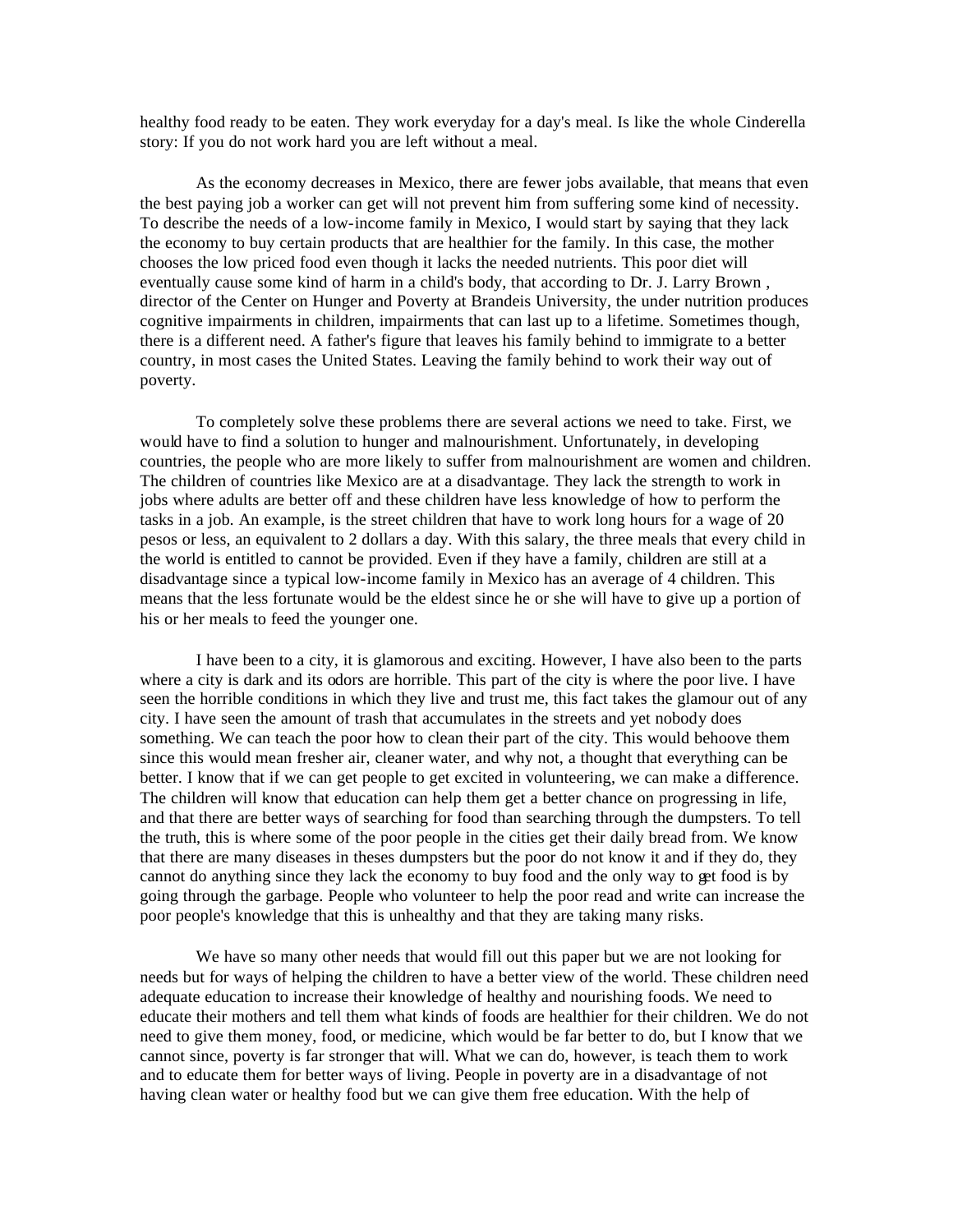volunteers we can teach them the basics like the alphabet, numbers, and if we can, also teach them how to write. Education can help them a lot I would dare say. Education can teach them how to prevent diseases like diarrhea and how to help their environment.

In other cases though, I think we misunderstand the fine line between eating healthy and eating anything that comes our way. This is when obesity becomes an issue and we have two problems to face, obesity and hunger. In a developing country this is a very dangerous issue though, since we have confirmed that people who live in poverty also face obesity problems; we wonder why this is so. Well the answer is simple, they do not have the money to buy healthy foods. Yet, is not only the economy that keeps them away from healthy foods but also the education they lack. A poor person could not differentiate from a healthy snack to a calorific snack. Especially when the junk snacks cost less than the healthy ones. So we have a cycle that has no end or beginning yet, there is something that can be done to prevent an epidemic. Creating a plan that would stop both problems, hunger and obesity among the less-fortunate can be a hard task but not impossible. Is just a matter of wanting to face the truth, that the issue is not of importance to the country that faces the problem but also the world's. After all, in one way or another we are all affected by these problems. The 21st Century changes, the food is being changed with it. Now, we can actually buy artificial food. Now, we can go to the closest grocery store and buy products pre-made like frozen pizza, burgers, chicken nuggets, and so on. Those sort of foods contain a high percentage of calories. Let us face it, our lives became hectic and we cannot find time to cook ourselves a healthy meal. What does this say about us? That our lives have become second to work. That explains why developed countries have become obese. To explain why developing countries are obese is a different story.

Yes, one would think that obesity in developing countries could not happen. At least, that is what I thought, but now I can see that I was wrong. Developing countries like Mexico have a high rate of obesity among the poorest. The reason for this is not because their lives have become hectic with too much work. It is because they cannot afford to buy healthy food. As I said before, healthy food is too expensive to afford. For the children of Mexico, it is cheaper to buy bubble gum, a bag of chips, or a Ramen Noodle Soup. Why not? It could only cost 5 pesos, a healthy soup costs about 25 pesos, and the cheap junk foods temporarily kill hunger do they not? Then, why should we take these sort of foods away from them? The answer is simple, junk food is shortening their lifespan. In Mexico, we have been seeing a high obesity rate among the children, studies show they have low intake of vegetables, fruits, and grains. They have excessive consumption of high calories snacks though. It is not only the food that is forcing them into diabetes. Yes, that is right, diabetes, I am afraid to say this, but I guess is the truth. My generation has more provability of developing diabetes than any other prior one. Diabetes is not a short-term illness as we know it. It will need years of medication and a healthy diet to recover a portion of what we once were. In a poor child's case, where they are going to get the money for the medication and the healthy diet? Now is the time to educate the parents of what a healthy diet is. We need to educate the parents to teach their children to be active. In Mexico, children are not taught about exercise and how this can improve their lifespan.

So how can we develop a plan to fight diabetes and obesity in a developing country like Mexico?

Where children are being affected by either malnourishment and obesity? My plan is to increase their sense of adventure. Why not make a program where they can increase their knowledge of sports, like hiking for example. Mexico can surely develop a program free of charge to the poor, where children can come and learn of how to work with their environment and let the environment help them. What I mean is a program where children can feel free to feel like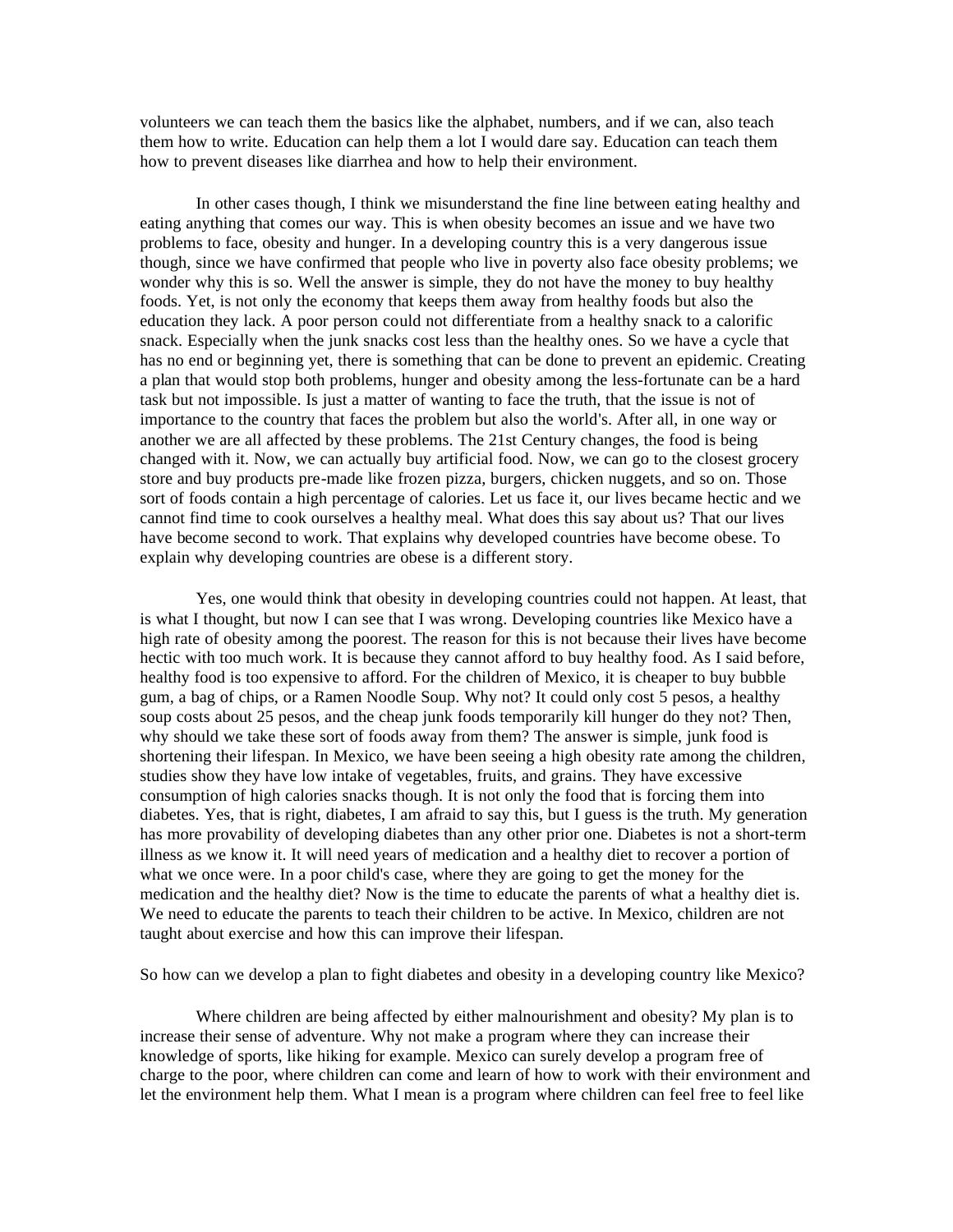children and explore the natural world. There is nothing better that seeing a child enjoy being a child and with programs as this one, I think that would be a start. By inducing the children the passion for sports, for the care of their environment and so much more. Poor families in urban cities like Mexico City, forget that children need to explore the world in a different way that is not hard labor. Because of hard labor, all a child wants to do in their spare time is take a break and rest, forgetting that this is unhealthy.

Developing in a child's mind a sense of adventure can increase their knowledge on how to work with the world rather than work against it. Because as we know it, a child that comes from a low-income family will either run away and become a street child or die. In most cases, the children of the streets will eventually learn to steal, do drugs, or injure other people so they could survive. In their intent to survive they will forget of taking care of their environment. However, in the case of finding themselves in a fun adventure like a program where they learn better ways of working the land, better ways of taking care of cities, and a program where they are taught on how important is education, I think that these children will have a different perspective of the world. Programs like this one can increase their knowledge on taking care of their bodies.

In conclusion, I consider the paradox of hunger and obesity to be very important issue that the world should talk about. Girls like the two mentioned in my introduction need our help. The lives of these girls could have changed if their parents knew of how important their children's education really is, and of the risks of hard labor. One had to face a psychological breakdown and the other had to sacrifice her dreams for the survival of her brothers. We may wonder how this all ties into the 2005 Youth Institute Topic. My answer is simple. Poverty takes charge of all aspects of life, liberty and the pursuit of happiness. Life, because they have no voice when their body is dying because of lack of nutrients. It might be because they are in the advanced stage of diabetes or because they could not get enough money to buy another meal. Liberty, because they have no freedom to go anywhere, where they might find a hope of finding a better life. And lastly but as well important, the pursuit of happiness. A poor person forgets what dreams are, what it is to feel hope and of finding happiness. A poor person only has worries of what will be next.

"The Paradox of Hunger and Obesity," to tell the truth is hard to explain and find a solution to. But the irony is here, in Developed countries and in Third-World countries. No matter where we are, in a city or a rural place, hunger will be there as well as obesity. All because of the lack of education. Education that would help explain why calcium is important for the bones and why diabetes can be controlled by a healthy diet and a healthy lifestyle. I understand that for a person it is hard to worry about exercise and eating healthy, when there is not enough food to go around but just thinking about it makes sense. If education was there, a poor person would know how to use the land properly and develop a good habit of working the land, if education was there, families would know that with it, you can have a better lifestyle. We just need the help of volunteers like you and me, that want to get off our hectic lifestyles and for once worry about not work but for doing a life changing favor to those in need.